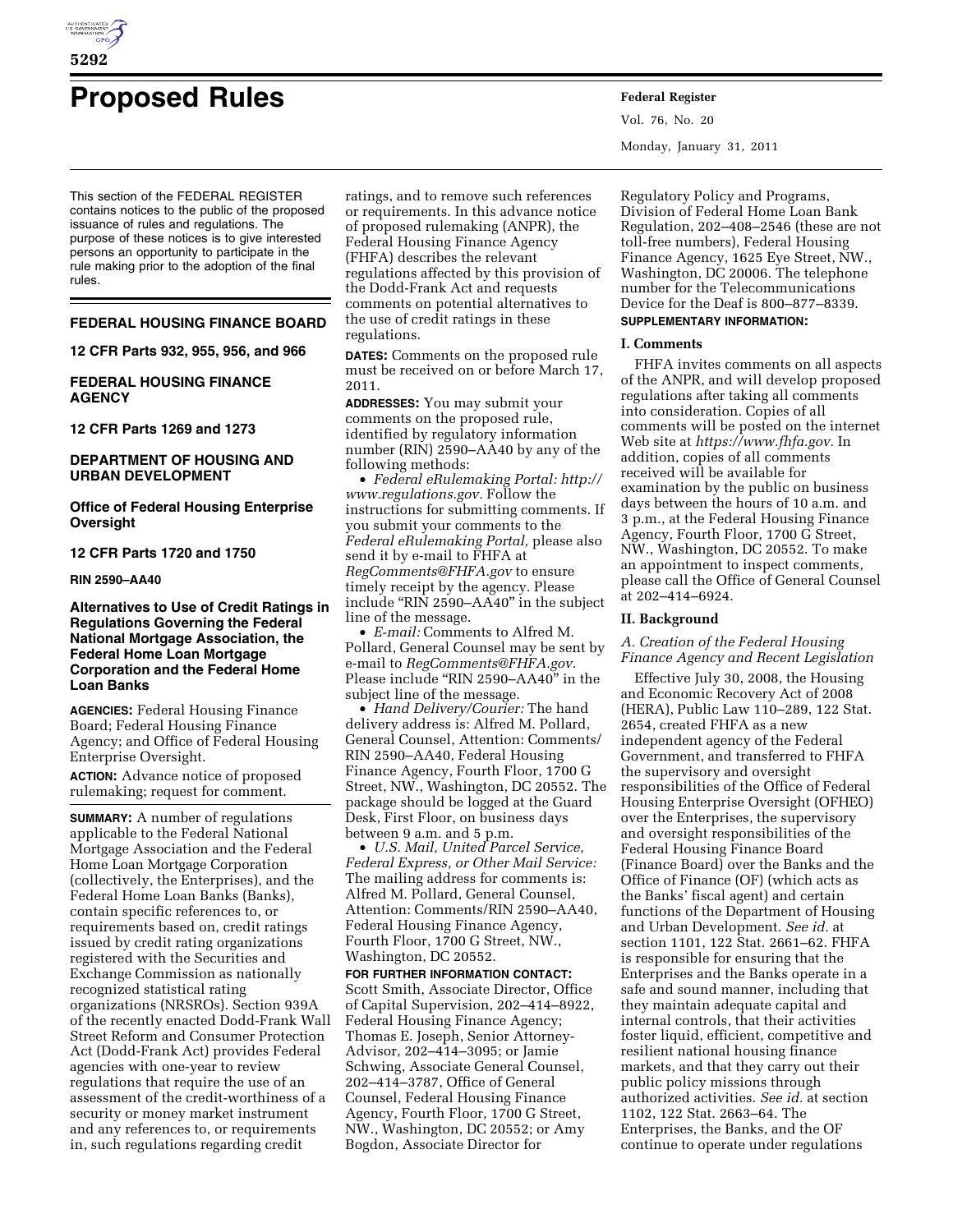promulgated by OFHEO and the Finance Board until such regulations are superseded by regulations issued by FHFA. *See id.* at sections 1302, 1312, 122 Stat. 2795, 2798.

#### *B. The Enterprises*

The Enterprises are chartered by Congress for the purpose of establishing secondary market facilities for residential mortgages. *See* 12 U.S.C. 1716 *et seq.;* 12 U.S.C. 1451 *et seq.*  Congress established the Enterprises to provide stability in the secondary mortgage market for residential mortgages, to respond appropriately to the private capital market, to provide ongoing assistance to the secondary market for residential mortgages, and to promote access to mortgage credit throughout the nation. *Id.* 

On September 6, 2008, the Director of FHFA appointed FHFA as conservator of the Enterprises in accordance with the Safety and Soundness Act, as amended by HERA. The Enterprises remain under conservatorship at this time. Although the Enterprises' substantial market presence has been important to restoring market stability, neither company would be capable of serving the mortgage market today without the ongoing financial support provided by the United States Department of Treasury. The Administration has announced its intention to develop and present to Congress a proposal for the future of the nation's housing finance system that will include a proposal for the ultimate resolution of the Enterprises in conservatorship. While reliance on the Treasury Department's backing will continue until legislation produces a final resolution to the Enterprises' future, FHFA is monitoring the activities of the Enterprises to: (a) limit their risk and exposure by avoiding new lines of business; (b) ensure profitability in their new books of business without deterring market participation or hindering market recovery; and (c) minimize losses on the mortgages already on their books.

# *C. The Bank System*

The twelve Banks are instrumentalities of the United States organized under the Federal Home Loan Bank Act (Bank Act).1 *See* 12 U.S.C. 1423, 1432(a). The Banks are

cooperatives; only members of a Bank may purchase the capital stock of a Bank, and only members or certain eligible housing associates (such as state housing finance agencies) may obtain access to secured loans, known as advances, or other products provided by a Bank. *See* 12 U.S.C. 1426(a)(4), 1430(a), 1430(b). Each Bank is managed by its own board of directors and serves the public interest by enhancing the availability of residential credit through its member institutions. *See* 12 U.S.C. 1427. Any eligible institution (generally a federally insured depository institution or state-regulated insurance company) may become a member of a Bank if it satisfies certain criteria and purchases a specified amount of the Bank's capital stock. *See* 12 U.S.C. 1424; 12 CFR part 1263.

As government-sponsored enterprises, the Banks are granted certain privileges under federal law. In light of those privileges, the Banks typically can borrow funds at spreads over the rates on U.S. Treasury securities of comparable maturity lower than most other entities. The Banks pass along a portion of their funding advantage to their members—and ultimately to consumers—by providing advances and other financial services at rates that would not otherwise be available to their members. Consolidated obligations (COs), consisting of bonds and discount notes, are the principal funding source for the Banks. The OF issues all COs on behalf of the twelve Banks. Although each Bank is primarily liable for the portion of COs corresponding to the proceeds received by that Bank, each Bank is also jointly and severally liable with the other eleven Banks for the payment of principal and interest on all COs. 12 CFR 966.9.

#### *D. Dodd-Frank Act Provisions*

Section 939A of the recently enacted Dodd-Frank Act requires Federal agencies within one-year to: (i) Review regulations that require the use of an assessment of the credit-worthiness of a security or money market instrument; and (ii) to the extent those regulations contain any references to, or requirements regarding credit ratings, remove such references or requirements. *See* section 939A, Public Law 111–203, 124 Stat. 1887 (July 21, 2010). In place of such credit-rating based requirements, agencies are instructed to substitute appropriate standards for determining credit-worthiness. The new law further provides that, to the extent feasible, an agency should adopt a uniform standard of credit-worthiness for use in its regulations, taking into account the entities regulated by it and

the purposes for which such regulated entities would rely on the creditworthiness standard. At the conclusion of the review, each agency is required to transmit a report to Congress describing the modifications to its regulations that were made.

A number of regulations applicable to the Enterprises or the Bank System (which were previously adopted by OFHEO or the Finance Board, but remain in effect, or more recently adopted by FHFA) contain specific references to credit ratings issued by NRSROs for purposes of assigning capital requirements or setting investment or counterparty exposure limits. FHFA is issuing this ANPR to help it assess how it can change these regulations and to identify standards that may be appropriate as replacements for credit ratings issued by NRSROs. Federal banking agencies have also issued ANPRs as part of their process to address similar issues with regard to references to credit ratings in their capital regulations and prudential standards. *See* 75 FR 49423 (Aug. 13, 2010), and 75 FR 52283 (Aug. 25, 2010). The specific FHFA regulations at issue are discussed more fully below.

# *E. Considerations of Differences Between the Banks and the Enterprises*

Section 1201 of HERA requires the Director, when promulgating regulations relating to the Banks, to consider the following differences between the Banks and the Enterprises: cooperative ownership structure; mission of providing liquidity to members; affordable housing and community development mission; capital structure; and joint and several liability. *See*  section 1201 Public Law 110–289, 122 Stat. 2782–83 (*amending* 12 U.S.C. 4513). The Director also may consider any other differences that are deemed appropriate. While the Dodd-Frank Act mandates that each agency try, to the extent feasible, to develop uniform standards of credit-worthiness for use in its regulations in preparing any proposed rules, FHFA also will consider the differences between the Banks and the Enterprises as they relate to the above factors and how such factors may lead to differences between any standards ultimately adopted. To aid it in developing proposed regulations, FHFA requests comments from the public about whether or how differences related to these factors should be reflected in any possible regulations.

<sup>1</sup>Each Bank is generally referred to by the name of the city in which it is located. The twelve Banks are located in: Boston, New York, Pittsburgh, Atlanta, Cincinnati, Indianapolis, Chicago, Des Moines, Dallas, Topeka, San Francisco, and Seattle. The twelve Banks and the OF are collectively referred to as, and considered to make up, the Bank System.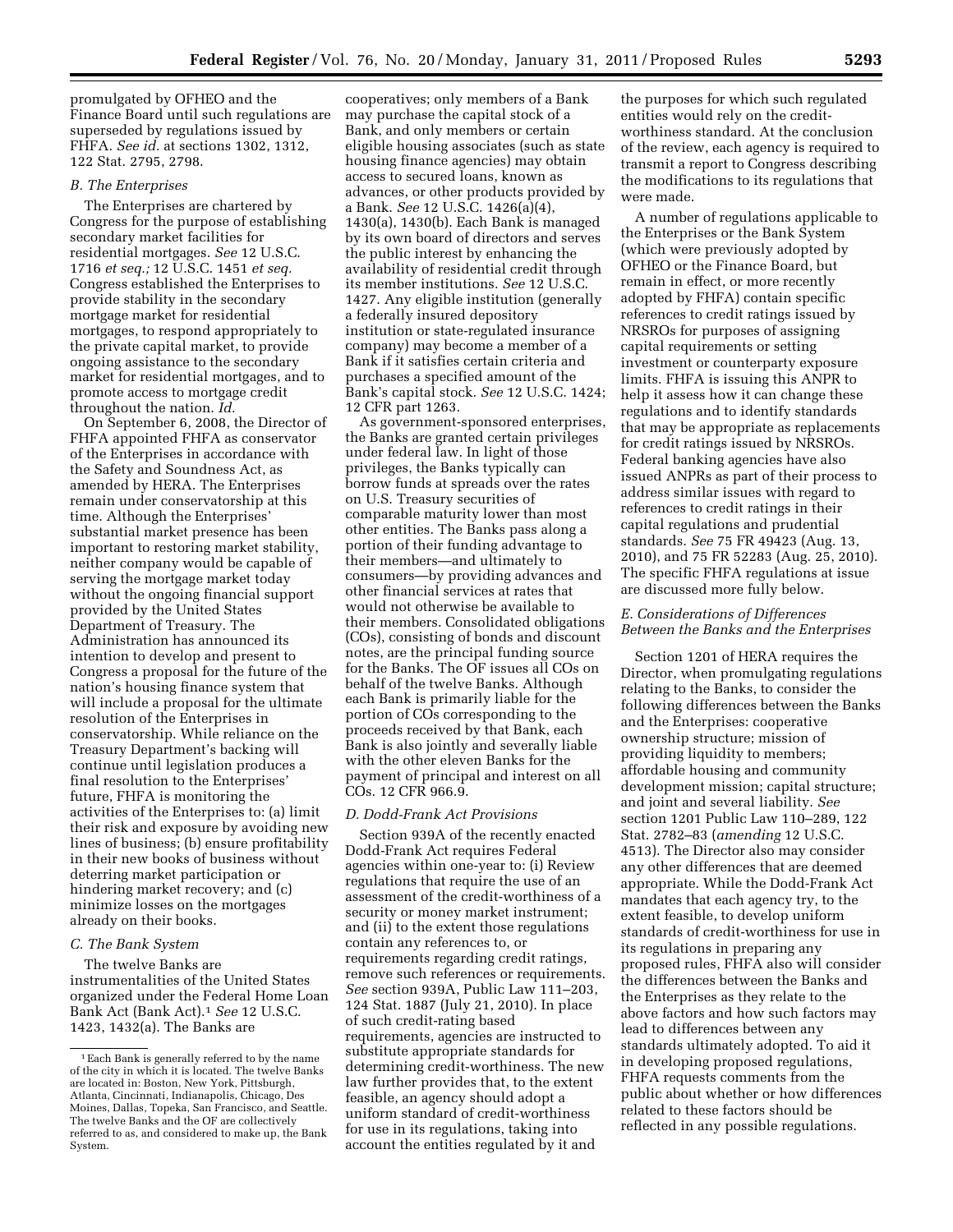#### **III. Request for Comments**

# *A. Description of Applicable Regulations*

The regulations in question can be divided into two broad categories. The first category contains regulations that relate to capital requirements and apply specific capital charges based on NRSRO ratings of financial instruments or counterparties. The second category involves prudential standards and limits that may be applied to a regulated entity or on a regulated entity's investment or other business activities that reference or are otherwise based on credit ratings issued by NRSROs.

# 1. Risk-Based Capital Requirements

#### a. Enterprises

The risk-based capital requirements applicable to the Enterprises apply capital charges in part based on reference to credit ratings issued by NRSROs. Soon after placing the Enterprises in conservatorship, FHFA announced that, although it would closely monitor Enterprise capital levels, existing statutory and FHFAdirected regulatory capital requirements would not be binding on the Enterprises during the conservatorship. Even though not currently binding, the regulations for the Enterprises described below are still in effect, and FHFA might need to adopt new risk-based requirements for the Enterprises or their successors in a post-conservatorship environment. Thus, the question of credit-worthiness in applying a riskbased credit charge is relevant in considering risk-based capital requirements.

The current Enterprise risk-based capital regulations set forth detailed criteria for a stress test that is used to estimate losses for an Enterprise over a specific period. Under the requirements, an Enterprise's total capital must be sufficient so that it would remain positive during the entire stress period. *See* 12 CFR 1750.13. One component of the test, the Counterparty Default component, accounts for the risk of default by credit enhancement and derivative contract counterparties, and by corporate, municipal and mortgagerelated securities. 12 CFR part 1750, subpart B, Appendix A, section 3.5. In calculating the Counterparty Default component, the regulations establish five rating categories, and slot counterparties and securities into these categories by reference to ratings issued by an NRSRO for the counterparty or security. The regulations, in turn, specify the maximum reduction in cash flows during the stress period to reflect

the risk of default by a counterparty or for a specific security based in part on the assigned ratings category. *Id.* The reduced cash flows decrease earnings, or increase losses, which then translate to lower equity during the stress test. The difference between equity during the binding month of the stress test and starting equity forms the basis of an Enterprise's risk-based capital requirement.

#### b. Banks

Similarly, the risk-based capital requirements applicable to the Banks require the Banks to hold risk-based capital sufficient to meet the credit risk capital requirement for all assets, offbalance sheet items, and derivative contracts. *See* 12 CFR 932.4. The credit risk capital requirement is calculated in large part based on the credit ratings assigned by the NRSROs to a particular counterparty or to a specific financial instrument, and on maturity. *Id.* 

#### 2. Prudential Requirements

The other area of FHFA regulations that may reference or otherwise be based on credit ratings issued by NRSROs involves prudential standards or limits that may be applied to a regulated entity or to its investment activity. This is especially true for the Banks, for which a number of regulations reference such ratings.

#### a. Enterprises

With regard to the Enterprises, the references to credit ratings are found in guidance on non-mortgage liquidity investments set forth in Appendix B to part 1720. 12 CFR part 1720, Appendix B. Specifically, the guidance states that, as a safety and soundness matter, the Enterprises should establish minimum credit standards for any security eligible for purchase, and if such standards involve or cite credit ratings, NRSRO ratings should be used. *Id.* at section C(3)(c)(i). The policy also provides that sound risk management practices include disclosure about the risk of nonmortgage liquidity investments, including disclosure concerning credit quality or ratings of investments. *Id.* at section D(1). These provisions, however, unlike many of the requirements that apply to the Banks, do not necessarily require the Enterprises to take or refrain from specific actions based on NRSRO ratings or to use NRSRO ratings for specific purposes and therefore may be outside the scope of section 939A of the Dodd-Frank Act.

#### b. Banks

There are currently six regulations that apply to the Banks which contain various provisions that reference credit ratings or impose limitations or other requirements on the Banks based on ratings issued by NRSROs. A brief description of these regulations follows.

*Bank Capital, 12 CFR part 932.* In addition to the specific credit risk capital charge provisions discussed above, other prudential provisions in the part 932 capital regulations reference NRSRO ratings and establish limits on Bank activity based on such ratings. First, a Bank, with the permission of FHFA, is allowed to reduce the operations risk component of its risk-based capital charge if the Bank obtains insurance to cover operations risk from an insurer with a credit rating no lower than the second highest investment grade rating from an NRSRO. 12 CFR 932.6(b)(2). To date, however, no Bank has ever relied on this provision or sought the regulator's approval to reduce its operations risk capital charge by obtaining insurance. The capital provisions also impose limits on a Bank's unsecured credit exposure to a single counterparty and group of affiliated counterparties, and set those limits based on credit ratings issued by an NRSRO. 12 CFR 932.9. The limits become more restrictive as the credit rating declines.2

*Acquired Member Assets, 12 CFR part 955.* The acquired member asset regulations authorize Banks to purchase certain mortgage loans from their members, subject to a number of conditions. Among these conditions, is one that requires pools of loans to be credit enhanced by the member to the equivalent of an instrument having at least the fourth highest credit rating from an NRSRO, or such higher rating as the Bank may require. 12 CFR 955.3(a) and (b). The Bank rating must be determined using a methodology that is comparable to one used by an NRSRO, and the Bank must obtain written confirmation from the NRSRO that its methodology is equivalent. *Id.;*  12 CFR 955.3(b)(4) and (c). In addition, the regulation requires that, to the extent a Bank allows supplemental loanlevel mortgage insurance as part of its AMA credit enhancement, such

 $^{\rm 2}$  In addition, regulations require that, before first implementing the capital structure plan required by the Gramm-Leach-Bliley Act (GLB Act), Public Law 106–102, 113 Stat. 1338 (1999), each Bank was to obtain a review from an NRSRO to determine whether implementation of the plan would affect the credit rating of the Bank. 12 CFR 933.3. Because eleven of the twelve Banks have implemented their capital structure plans, only one Bank remains subject to this provision. More importantly, this regulation implements a Bank Act provision that specifically requires this review, and therefore cannot be altered without a change to the statute, which the Dodd-Frank Act did not amend. 12 U.S.C. 1426(c)(6)(B).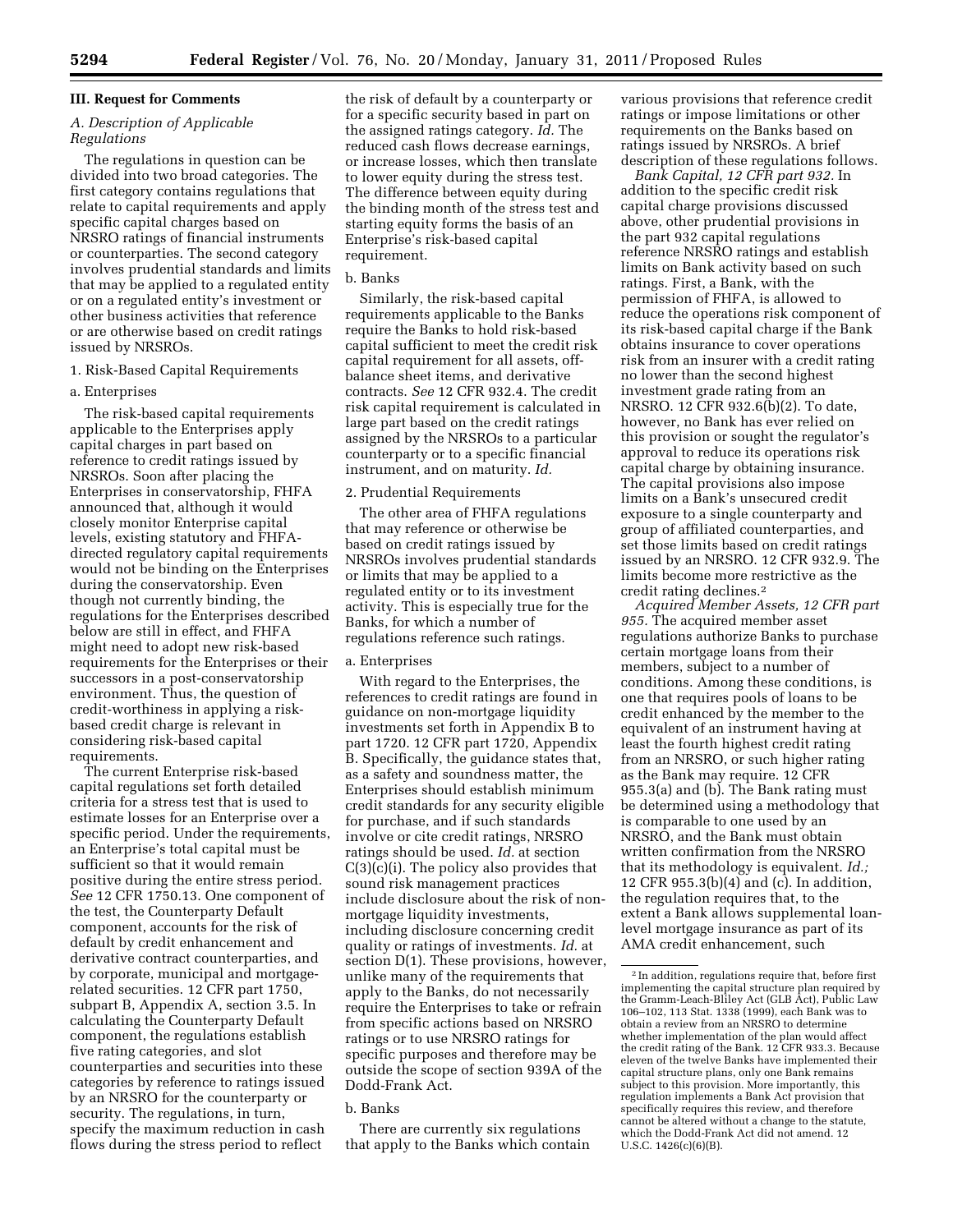insurance must be from an insurer rated no lower than the second highest credit rating category by an NRSRO. 12 CFR 955.3(b)(1)(ii)(A). These provisions are all meant to assure that the Banks only buy pools of high quality mortgages and to limit the Banks' exposure to credit losses from these pools.3

*Investments, 12 CFR part 956.*4 A number of provisions in the investment regulation limit Bank investments by reference to the rating issued by an NRSRO for a particular instrument. First, the Banks are prohibited from investing in any debt instrument that is rated below investment grade by an NRSRO at the time the investment is made. 12 CFR 956.3(a)(3). Another provision, which sets forth exceptions to a general prohibition on a Bank's investment in mortgages or other whole loans, specifically allows for investment in marketable direct obligations of state, local, or tribal government units or agencies, having at least the second highest credit rating from an NRSRO where the purchase would generate customized terms, necessary liquidity, or favorable pricing for the issuer's funding of housing or community lending. 12 CFR 956.3(a)(4)(iii). As with other prudential requirements, these regulatory provisions are intended to limit a Bank's exposure to credit and other risks, arising from its investment activities.5

*Consolidated Obligations, 12 CFR part 966.* The regulations in part 966 governing COs contain a number of references to and requirements based on NRSRO ratings. FHFA already has identified these provisions and sought comment both on potential creditworthiness standards that could be applied to replace these provisions and on other action FHFA could take with regard to them, when it proposed

4 In May 2010, FHFA proposed re-organizing the investment regulations in part 956 and transferring the regulations to 12 CFR part 1267. 75 FR 23631 (May 4, 2010).

5 In addition to these provisions, the investment regulation also contains a capital provision which is applicable only to Banks that have not converted to the GLB Act capital structure. This provision sets capital charges on investments that have a putative rating below the second highest investment grade or are not rated by an NRSRO. 12 CFR 956.4. Because eleven of the twelve Banks have converted to the GLB Act capital structure, only one Bank remains subject to this provision.

amending and transferring the regulations in part 966 in conjunction with the recent proposed rule on Bank liabilities. *See* Proposed Rule: Federal Home Loan Bank Liabilities, 75 FR 68534, 68536–37 (Nov. 8, 2010). FHFA will consider the relevant comments received on the proposed Bank liability rule, along with the comments on this ANPR.

*Letters of Credit, 12 CFR part 1269.*6 The regulation provides that a standby letter of credit issued or confirmed by a Bank on behalf of a member to assist the member in facilitating residential housing finance or community lending may be collateralized by obligations of a state or local government unit or agency, if the obligation is rated investment grade by an NRSRO. 12 CFR 1269.2(c)(2).

*Office of Finance, 12 CFR part 1273.*7 The regulation assigns to OF the responsibility to manage the Bank System's relationship with NRSROs with regard to NRSRO ratings for COs. Because this provision does not impose a substantive requirement based on credit ratings issued by an NRSRO, but instead only assigns to OF the responsibility to manage the Bank System's relationship with NRSROs in connection with the rating of COs, the provision may be outside the scope of the Dodd-Frank Act.

# *B. Questions on Potential Changes to Credit-Worthiness Standards*

# 1. Principles for a New Approach

Using NRSRO ratings in the regulations provided a supposedly objective, and neutral, third-party assessment of the credit risk of particular instruments and counterparties. The ratings also were transparent in that they were readily available to regulators, the regulated entities and the public at large, and information about changes in ratings was quickly made available. The use of NRSRO ratings also helped assure consistency in credit risk capital charges across regulated entities that were subject to the same rules with regard to a particular counterparty or financial instrument. The NRSRO ratings approach was also fairly straightforward to apply and did not create an undue burden on the regulated entities. Ideally, these general principles would carry over to any new approach, but now such

principles must be achieved without reference to a third-party ratings system such as those developed by the NRSROs.

Specifically, FHFA believes that any new standard of credit-worthiness should: (i) Distinguish between different levels of credit risk, in an accurate and meaningful manner; (ii) be a transparent approach; (iii) be able to be applied consistently across regulated entities to the extent that they are subject to the same regulatory requirements; (iv) be straightforward and not unduly burdensome to apply; and (v) not be readily subject to manipulation. FHFA recognizes that there may be trade-offs among these principles. For example, an approach that is fairly standard and easy to apply may not sufficiently capture differences between high and low risk exposure and thereby may create perverse investment incentives. On the other hand, an approach that attempts to differentiate levels of credit risk may be complex or burdensome to apply and may not be readily transparent. In consideration of the alternative standards for determining creditworthiness, we request comments on the following questions.

*Question 1: What core principles would be most important in FHFA's development of new standards of creditworthiness? Which principles are least important to developing robust new standards? Are there principles in addition to those above that should be incorporated into new standards? Do differences in the business models, structures and core mission and activities of the Banks and the Enterprises justify or compel developing approaches that may emphasize different core principles depending on whether the rule applies to the Banks or the Enterprises?* 

2. Alternative Approaches for Risk-Based Capital Requirements

In order for FHFA to eliminate the use of NRSRO ratings in calculating riskbased capital charges for regulated entities, it would need to develop an alternative basis on which it could assess credit risk capital charges. One approach would be to identify objective criteria that could be applied by each regulated entity in order to categorize credit exposures into different ''buckets'' and assess credit charges accordingly. The criteria could be broadly designated. For example, credit exposures could be divided into government and non-government, secured and un-secured, or other such categories, including maturity. Such a broad approach, however, may not be able to sufficiently and consistently

<sup>3</sup> In addition to these provisions, the AMA regulation also contains a capital provision which is applicable only to Banks that have not converted to the GLB Act capital structure. This provision sets capital charges on AMA pools whose credit risk is estimated by the Bank to be greater than that of an instrument receiving the second highest investment grade rating from an NRSRO. 12 CFR 955.6. Because eleven of the twelve Banks have converted to the GLB Act capital structure, only one Bank remains subject to this provision.

 $^{\rm 6}$  The Letters of credit regulations were transferred from 12 CFR part 960 to 12 CFR part 1269, effective March 26, 2010. 75 FR 8239 (Feb. 24, 2010).

<sup>7</sup>The regulations governing the OF were transferred from 12 CFR part 985 to 12 CFR part 1273, effective June 2, 2010. 75 FR 23152 (May 3, 2010).